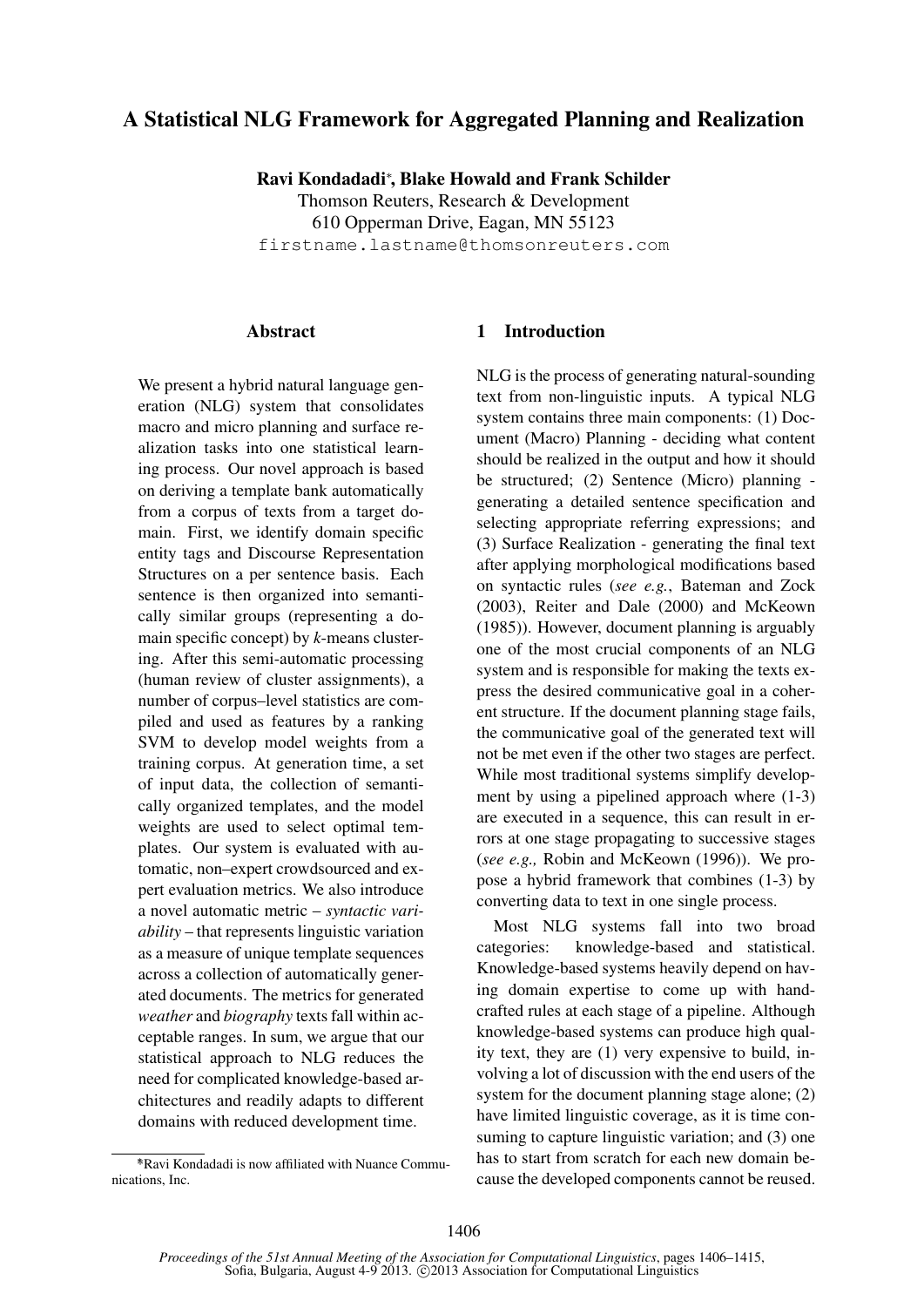Statistical systems, on the other hand, are fairly inexpensive, more adaptable and rely on having historical data for the given domain. Coverage is likely to be high if more historical data is available. The main disadvantage with statistical systems is that they are more prone to errors and the output text may not be coherent as there are less constraints on the generated text.

Our framework is a hybrid of statistical and template-based systems. Many knowledge-based systems use templates to generate text. A template structure contains "gaps" that are filled to generate the output. The idea is to create a lot of templates from the historical data and select the right template based on some constraints. To the best of our knowledge, this is the first hybrid statistical-template-based system that combines all three stages of NLG. Experiments with different variants of our system (for *biography* and *weather* subject matter domains) demonstrate that our system generates reasonable texts.

Also, in addition to the standard metrics used to evaluate NLG systems (e.g., BLEU, NIST, etc.), we present a unique text evaluation metric called *syntactic variability* to measure the linguistic variation of generated texts. This metric applies to the document collection level and is based on computing the number of unique template sequences among all the generated texts. A higher number indicates the texts are more variable and naturalsounding whereas a lower number shows they are more redundant. We argue that this metric is useful for evaluating template-based systems and for *any* type of text generation for domains where linguistic variability is favored (e.g., the user is expected to go through more than one document in the same session).

The main contributions of this paper are (1) A statistical NLG system that combines document and sentence planning and surface realization into one single process; and (2) A new metric – *syntactic variability* – is proposed to measure the syntactic and morphological variability of the generated texts. We believe this is the first work to propose an automatic metric to measure linguistic variability of generated texts in NLG.

Section 2 provides an overview of related work on NLG. We present our main system in Section 3. The system is evaluated and discussed in Section 4. Finally, we conclude in Section 5 and point out future directions of research.

## 2 Background

Typically, knowledge-based NLG systems are implemented by rules and, as mentioned above, have a pipelined architecture for the document and sentence planning stages and surface realization (Hovy, 1993; Moore and Paris, 1993). However, document planning is arguably the most important task (Sripada et al., 2001). It follows that approaches to document planning are rule-based as well and, concomitantly, are usually domain specific. For example, Bouayad-Agha, et al. (2011) proposed document planning based on an ontology knowledge base to generate football summaries. For rule–based systems, rules exist for selecting content to grammatical choices to postprocessing (e.g., pronoun generation). These rules are often tailored to a given system, with input from multiple experts; consequently, there is a high associated development cost (e.g., 12 person months for the SUMTIME-METEO system (Belz, 2007)).

Statistical approaches can reduce extensive development time by relying on corpus data to "learn" rules for one or more components of an NLG system (Langkilde and Knight, 1998). For example, Duboue and McKeown (2003) proposed a statistical approach to extract content selection rules for biography descriptions. Further, statistical approaches should be more adaptable to different domains than their rule-based equivalents (Angeli et al., 2012). For example, Barzilay and Lapata (2005) formulated content selection as a classification task to produce football summaries and Kelly et al. (2009) extended Barzilay and Lapata's approach for generating match reports for cricket.

The present work builds on Howald et al. (2013) where, in a given corpus, a combination of domain specific named entity tagging and clustering sentences (based on semantic predicates) were used to generate templates. However, while the system consolidated both sentence planning and surface realization with this approach (described in more detail in Section 3), the document plan was given via the input data and sequencing information was present in training documents. For the present research, we introduce a similar method that leverages the distributions of document–level features in the training corpus to incorporate a statistical document planning component. Consequently, we are able to create a streamlined statistical NLG architecture that balances natural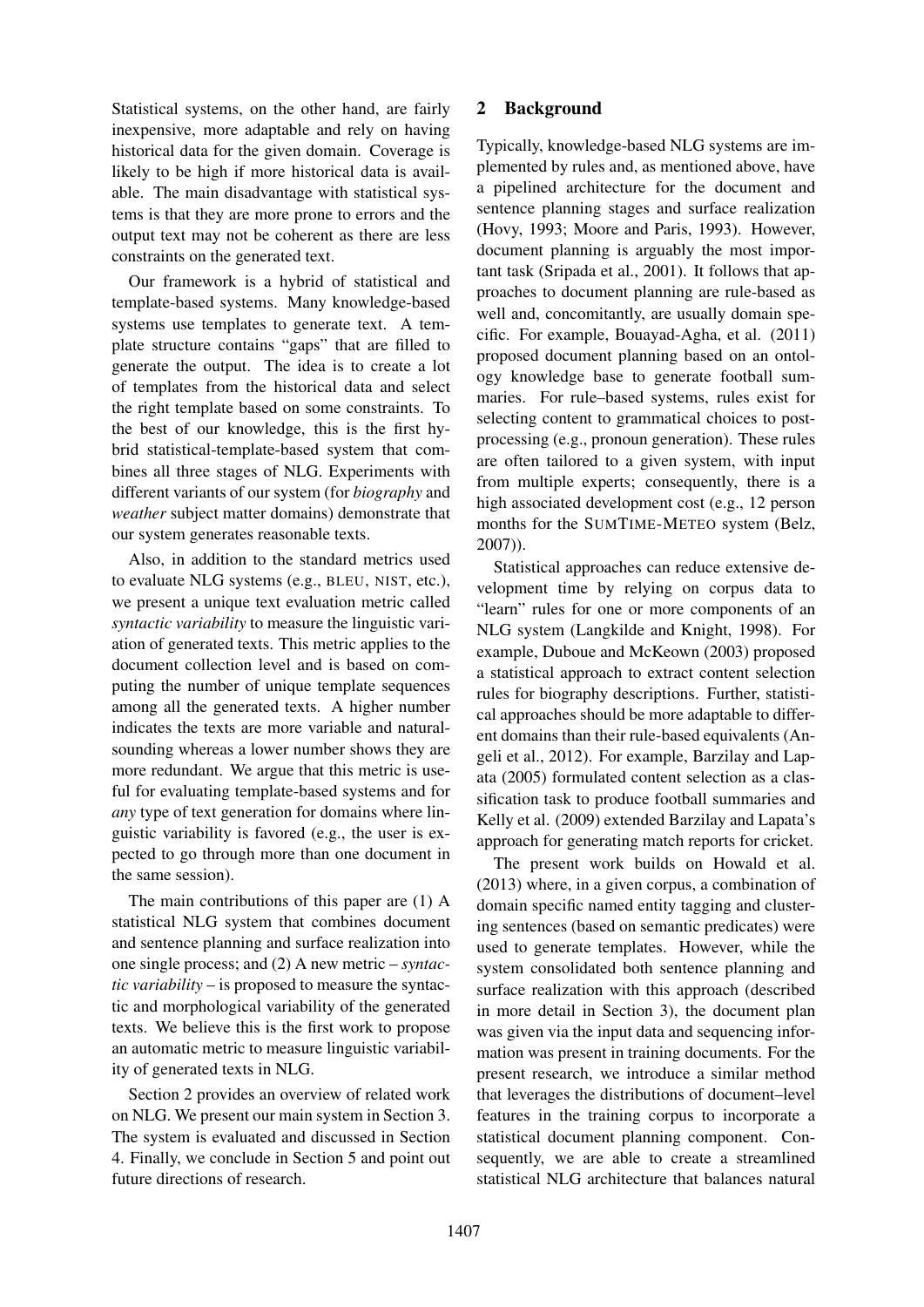human–like variability with appropriate and accurate information.

## 3 Methodology

In order to generate text for a given domain our system runs input data through a statistical ranking model to select a sequence of templates that best fit the input data (E). In order to build the ranking model, our system takes historical data (corpus) for the domain through four components: (A) preprocessing; (B) "conceptual unit" creation; (C) collecting statistics; and (D) ranking model building (summarized in Figure 1). In this section, we describe each component in detail.



Figure 1: System Architecture.

## 3.1 Preprocessing

The first component processes the given corpus to extract templates. We assume that each document in the corpus is classified to a specific domain. Preprocessing involves uncovering the underlying semantic structure of the corpus and using this as a foundation for template creation (Lu et al., 2009; Lu and Ng, 2011; Konstas and Lapata, 2012).

We first split each document in the corpus into sentences and create a shallow Discourse Representation Structure (following Discourse Representation Theory (Kamp and Reyle, 1993)) of each sentence. The DRS consists of semantic predicates and named entity tags. We use *Boxer* semantic analyzer (Bos, 2008) to extract semantic predicates such as EVENT or DATE. In parallel, domain specific named entity tags are identified and, in conjunction with the semantic predicates, are used to create templates. We developed the named-entity tagger for the *weather* domain ourselves. To tag entities in the *biography* domain, we used OpenCalais (www.opencalais.com). For example, in the biography in (1), the conceptual

meaning (semantic predicates and domain-specific entities) of sentences (a-b) are represented in (c-d).

The corresponding templates are showing in (e-f).

(1) *Sentence*

a. Mr. Mitsutaka Kambe has been serving as Managing Director of the 77 Bank, Ltd. since June 27, 2008.

b. He holds a Bachelor's in finance from USC and a MBA from UCLA.

*Conceptual Meaning*

c. SERVING | TITLE | PERSON | COMPANY | DATE

d. HOLDS | DEGREE | SUBJECT | INSTITUTION| EVENT

*Templates*

e. [person] has been serving as [title] of the [company] since [date].

f. [person] holds a [degree] in [subject] from [institution] and a [degree] from [institution].

The outputs of the preprocessing stage are the template bank and predicate information for each template in the corpus.<sup>1</sup>

## 3.2 Creating Conceptual Units

The next step is to create conceptual units for the corpus by clustering templates. This is a semiautomatic process where we use the predicate information for each template to compute similarity between templates. We use *k*-means clustering with *k* (equivalent to the number of semantic concepts in the domain) set to an arbitrarily high value (100) to over-generate (using the WEKA toolkit (Witten and Frank, 2005)). This allows for easier manual verification of the generated clusters and we merge them if necessary. We assign a unique identifier called a CuId (Conceptual Unit Identifier) to each cluster, which represents a "conceptual unit". We associate each template in the corpus to a corresponding CuId. For example, in (2), using the templates in (1e-f), the identified named entities are assigned to a clustered CuId (2a-b).

a.  $\{CuId: 000\}$  – [**person**] has been serving as [**title**] of the [company] since [date].

b.  $\{Cul \: d: 001\}$  – [person] holds a [degree] in [subject] from [institution] and a [degree] from [institution].

At this stage, we will have a set of conceptual units with corresponding template collections (see Howald et al. (2013) for a further explanation of Sections 3.1-3.2).

<sup>(2)</sup> *Conceptual Units*

<sup>1</sup>A similar approach to the clustering of semantic content is found in Duboue and McKeown (2003), where text with stopwords removed were used as semantic input. Boxer provides a similar representation with the addition of domain general tags. However, to contrast our work from Duboue and McKeown, which focused on content selection, we are focused on learning templates from the semantic representations for the complete generation system (covering content selection, aggregation, sentence and document planning).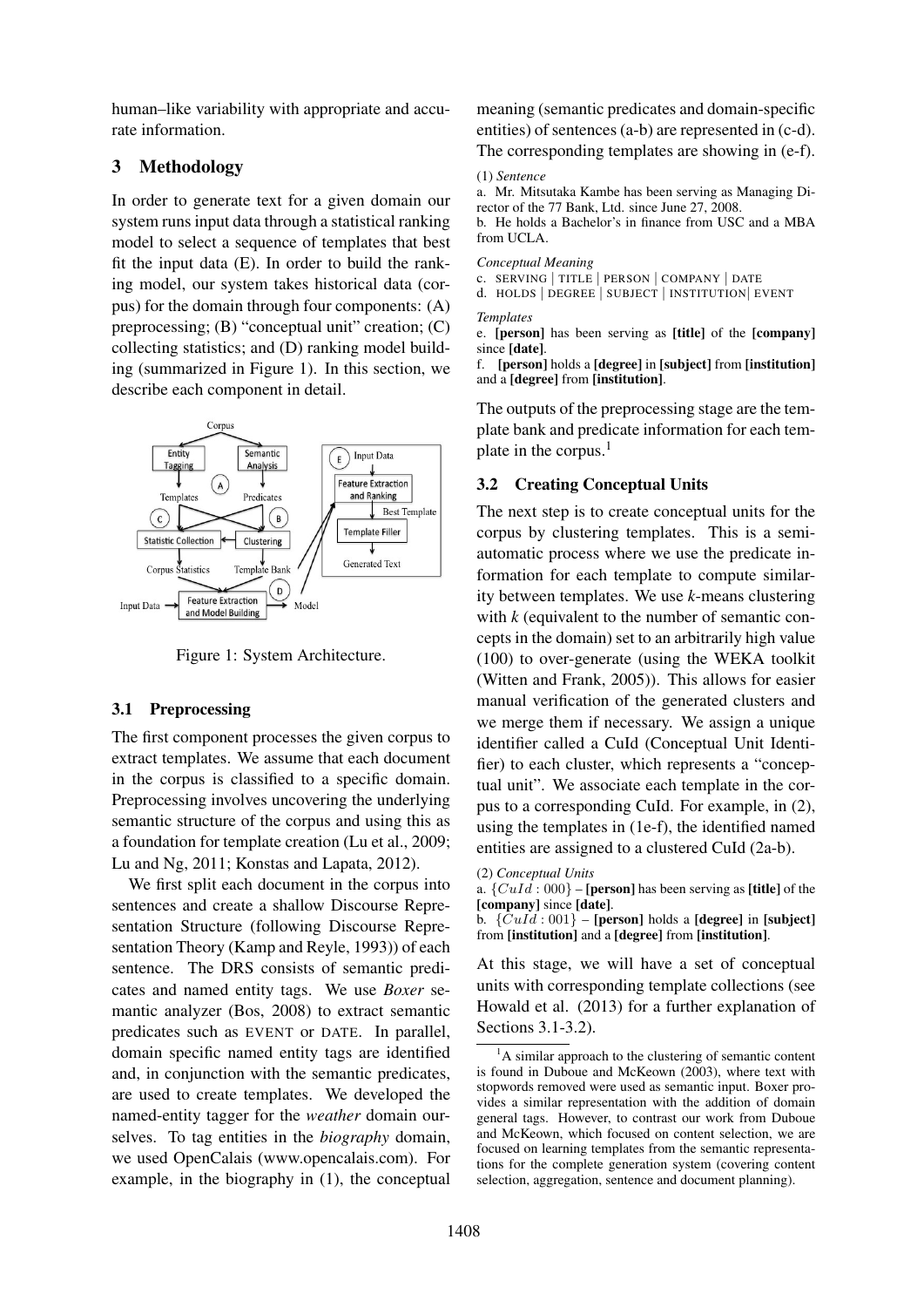### 3.3 Collecting Corpus Statistics

After identifying the different conceptual units and the template bank, we collect a number of statistics from the corpus:

- Frequency distribution of templates overall and per position
- Frequency distribution of CuIds overall and per position
- Average number of entity tags by CuId as well as the entity distribution by CuId
- Average number of entity tags by position as well as the entity distribution by position
- Average number of words per CuId.
- Average number of words per CuId and position combination.
- Average number of words per position
- Frequency distribution of the main verbs by position
- Frequency distribution of CuId sequences (bigrams and trigrams only) overall and per position
- Frequency distribution of template sequences (bigrams and trigrams only) overall and per position
- Frequency distribution of entity tag sequences overall and per position
- The average, minimum, maximum number of CuIds across all documents

As discussed in the next section, these statistics are turned into features used for building a ranking model in the next component.

## 3.4 Building a ranking model

The core component of our system is a statistical model that ranks a set of templates for a given position (sentence 1, sentence 2, ..., sentence n) based on the input data. The input data in our tasks was extracted from a training document; this serves as a temporary surrogate to a database. The task is to learn the ranks of all the templates from all CuIds at each position.

To generate the training data, we first filter the templates that have named entity tags not specified in the input data. This will make sure the generated text does not have any unfilled entity tags. We then rank templates according to the Levenshtein edit distance (Levenshtein, 1966) from the template corresponding to the current sentence in the training document (using the top 10 ranked templates in training for ease of processing effort). We experimented with other ranking schemes such as entity-based similarity (similarity between entity sequences in the templates) and a combination of edit-distance based and entity-based similarities. We obtained better results with edit distance. For each template, we generate the following features to build the ranking model. Most of the features are based on the corpus statistics mentioned above.

- CuId given position: This is a binary feature where the current CuId is either the same as the most frequent CuId for the position (1) or not (0).
- Overlap of named entities: Number of common entities between current CuId and most likely CuId for the position
- Prior template: Probability of the sequence of templates selected at the previous position and the current template (iterated for the last three positions).
- Prior CuId: Probability of the sequence of the CuId selected at the previous position and the current CuId (iterated for the last three positions).
- Difference in number of words: Absolute difference between number of words for current template and average number of words for the CuId
- Difference in number of words given position: Absolute difference between number of words for current template and average number of words for CuId at given position
- Percentage of unused data: This feature represents the portion of the unused input so far.
- Difference in number of named entities: Absolute difference between the number of named entities in the current template and the average number of named entities for the current position
- Most frequent verb for the position: Binary valued feature where the main verb of the template belongs to the most frequent verb group given the position is either the same  $(1)$  or not  $(0)$ .
- Average number of words used: Ratio of number of words in the generated text so far to the average number of words.
- Average number of entities: Ratio of number of named entities in the generated text so far to the average number of named entities.
- Most likely CuId given position and previous CuId: Binary feature indicating if the current CuId is most likely given the position and the previous CuId.
- Similarity between the most likely template in CuId and current template: Edit distance between the current template and the most likely template for the current CuId.
- Similarity between the most likely template in CuId given position and current template: Edit distance between the current template and the most likely template for the current CuId at the current position.

We used a linear kernel for a ranking SVM (Joachims, 2002) (*cost* set to total queries) to learn the weights associated with each feature for the different domains.

## 3.5 Generation

At generation time, our system has a set of input data, a semantically organized template bank (collection of templates organized by CuId) and a model from training on the documents for a given domain. We first filter out those templates that contain a named entity tag not present in the input data. Then, we compute a score for each of the remaining templates from the feature values and the feature weights from the model. The template with the highest overall score is selected and filled with matching entity tags from the input data and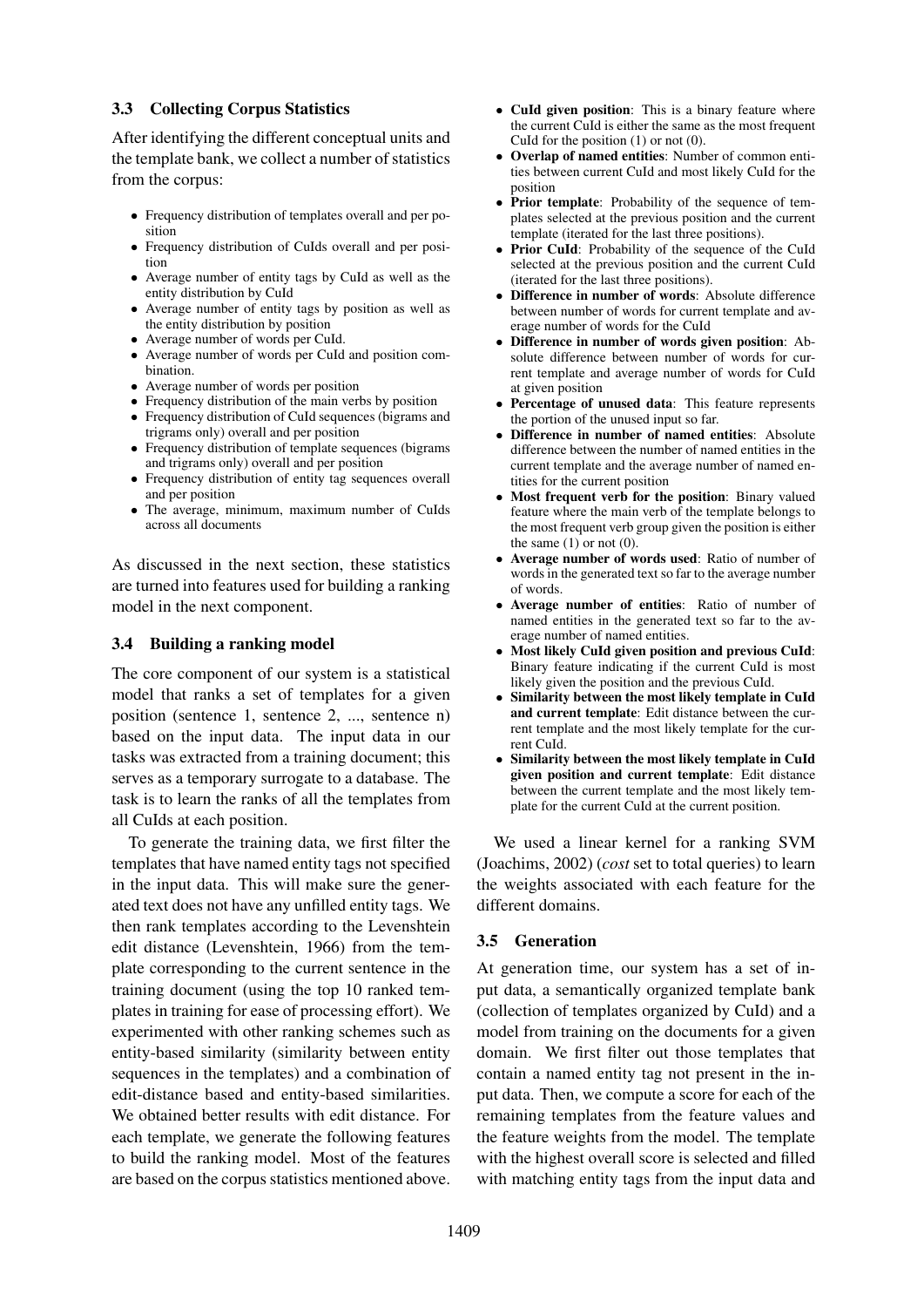appended to the generated text.

Before generating the next sentence, we track those entities used in the initial sentence generation and decide to either remove those entities from the input data or keep the entity for one or more additional sentence generations. For example, in the *biography* discourses, the name of the person may occur only once in the input data, but it may be useful for creating good texts to have that person's name available for subsequent generations. To illustrate in (3), if we remove *James Smithton* from the input data after the initial generation, an irrelevant sentence (d) is generated as the input data will only have one company after the removal of *James Smithton* and the model will only select a template with one company. If we keep *James Smithton*, then the generations in (a-b) are more cohesive.

(3) *Use more than once*

- a. Mr. James Smithton was appointed CFO at Fordway Internation in April.
- b. Previously, Mr. Smithton was CFO of the Keyes Development Group.

*Use once and remove*

- c. Mr. James Smithton was appointed CFO at Fordway Internation in April.
- d. Keyes Development Group is a venture capital firm.

Deciding on what type of entities and how to remove them is different for each domain. For example, some entities are very unique to a text and should not be made available for subsequent generations as doing so would lead to unwanted redundancies (*e.g.*, mentioning the name of current company in a biography discourse more than once as in (3)) and some entities are general and should be retained. Our system possesses the ability to monitor the data usage from historical data and we can set parameters (based on the distribution of entities) on the usage to ensure coherent generations for a given domain.

Once the input data has been modified (i.e., an entity have been removed, replaced or retained), it serves as the new input data for the next sentence generation. This process repeats until reaching the minimum number of sentences for the domain (determined from the training corpus statistic) and then continues until all of the remaining input data is consumed (and not to exceed the predetermined maximum number of sentences, also determined from the training corpus statistic).

#### 4 Evaluation and Discussion

In this section, we first discuss the corpus data used to train and generate texts. Then, the results of both automatic and human evaluations of our system's generations against the original and baseline texts are considered as a means of determining performance. For all experiments reported in this section, the baseline system selects the most frequent conceptual unit at the given position, chooses the most likely template for the conceptual unit, and fills the template with input data. The above process is repeated until the number of sentences is less than or equal to the average number of sentences for the given domain.

### 4.1 Data

We ran our system on two different domains: corporate officer and director *biographies* and offshore oil rig *weather* reports from the SUMTIME-METEO corpus ((Reiter et al., 2005)). The *biography* domain includes 1150 texts ranging from 3-17 sentences and the *weather* domain includes 1045 weather reports ranging from 1-6 sentences.<sup>2</sup> We used a training-test(generation) split of 70/30.

(4) provides generation comparisons for the system ( *DocSys*), baseline ( *DocBase*) and original ( *DocOrig*) randomly selected text snippets from each domain. The variability of the generated texts ranges from a close similarity to slightly shorter - not an uncommon (Belz and Reiter, 2006), but not necessarily detrimental, observation for NLG systems (van Deemter et al., 2005).

- (4) *Weather DocOrig*
- a. Another weak cold front will move ne to Cornwall by later Friday. *Weather DocSys*
- b. Another weak cold front will move ne to Cornwall during Friday. *Weather DocBase*
- c. Another weak cold front from ne through the Cornwall will remain slow moving.

#### *Bio DocOrig*

- d. He previously served as Director of Sales Planning and Manager of Loan Center. *Bio DocSys*
- e. He previously served as Director of Sales in Loan Center of the Company.

## *Bio DocBase*

<sup>2</sup>The SUMTIME-METEO project is a common bench mark in NLG. However, we provide no comparison between our system and SUMTIME-METEO as our system utilized the generated forecasts from SUMTIME-METEO's system as the historical data. We cannot compare with other statistical generation systems like (Belz, 2007) as they only focussed on the part of the forecasts the predicts wind characteristics whereas our system generates the complete forecasts.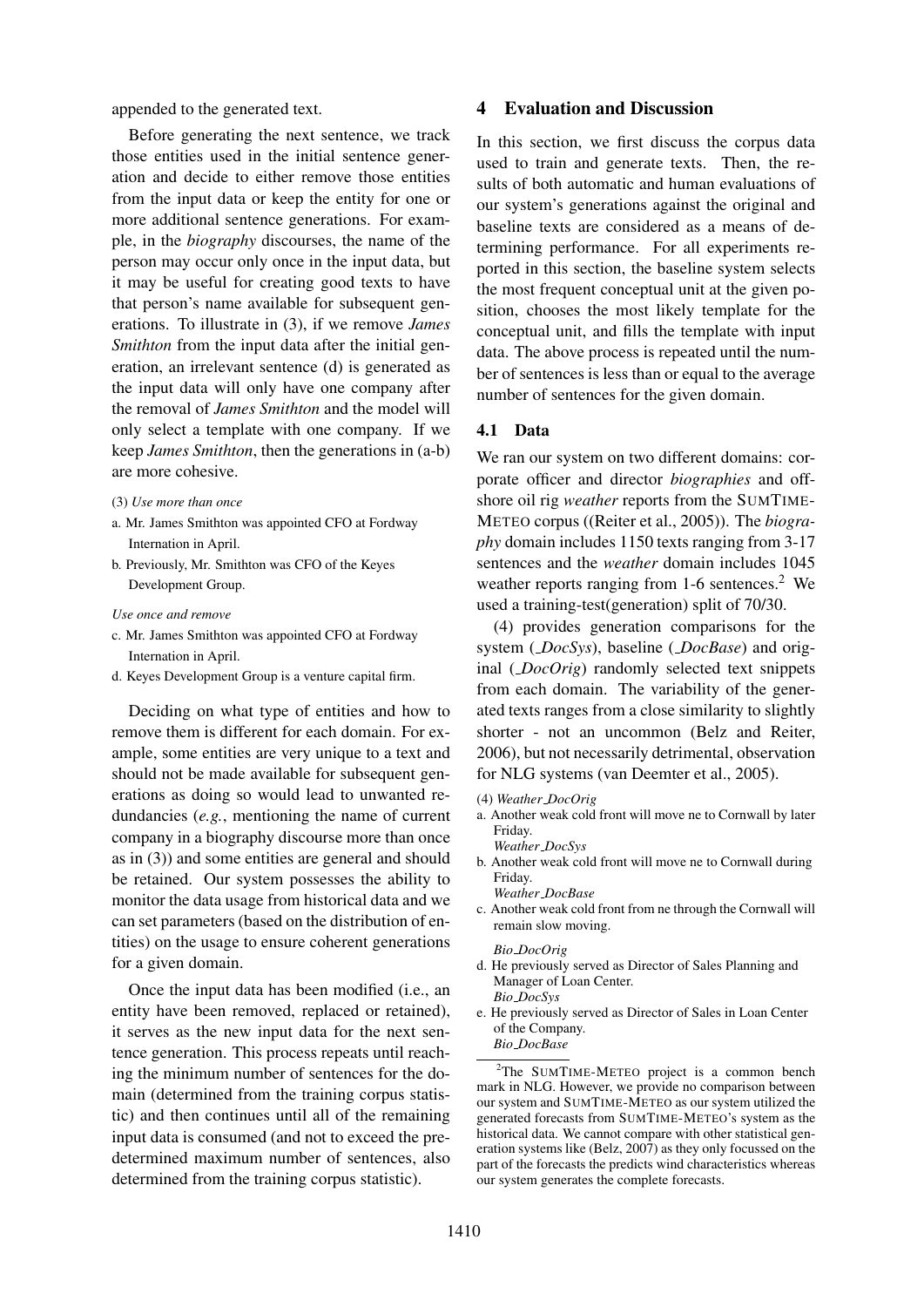f. He previously served as Director of Sales of the Company.

The *DocSys* and *DocBase* generations are largely grammatical and coherent on the surface with some variance, but there are graded semantic variations (e.g., *Director of Sales Planning* vs. *Director of Sales* (4g-h) and *move ne to Cornwall* vs. *from ne through the Cornwall*). Both automatic and human evaluations are required in NLG to determine the impact of these variances on the understandability of the texts in general (non-experts) and as they are representative of particular subject matter domains (experts). The following sections discuss the evaluation results.

#### 4.2 Automatic Metrics

We used BLEU–4 (Papineni et al., 2002), METEOR (v.1.3) (Denkowski and Lavie, 2011) to evaluate the texts at document level. Both BLEU–4 and METEOR originate from machine translation research. BLEU–4 measures the degree of 4-gram overlap between documents. METEOR uses a unigram weighted *f*–score less a penalty based on chunking dissimilarity. These metrics only evaluate the text on a document level but fail to identify "syntactic repetitiveness" across documents in a document collection. This is an important characteristic of a document collection to avoid banality. To address this issue, we propose a new automatic metric called *syntactic variability*. In order to compute this metric, each document should be represented as a sequence of templates by associating each sentence in the document with a template in the template bank. *Syntactic variability* is defined as the percentage of unique template sequences across all generated documents. It ranges between 0 and 1. A higher value indicates that more documents in the collection are linguistically different from each other and a value closer to zero shows that most of documents have the similar language despite different input data.<sup>3</sup>

As indicated in Figure 2, the BLEU-4 scores are low for all *DocSys* and *DocBase* generations (as compared to *DocOrig*) for each domain. However, the METEOR scores, while low overall (ranging from .201-.437) are noticeably increased over BLEU-4 (which ranges from .199-.320).

Given the nature of each metric, the results indicate that the generated and baseline texts have



Figure 2: Automatic Evaluations.

very different surface realizations compared to the originals (low BLEU-4), but are still capturing the content of the originals (higher METEOR). Both BLEU–4 and METEOR measure the similarity of the generated text to the original text, but fail to penalize repetitiveness across texts, which is addressed by the *syntactic variability* metric. There is no statistically significant difference between *DocSys* and *DocBase* generations for METEOR and BLEU–4. $4$  However, there is a statistically significant difference in the *syntactic variability* metric for both domains (*weather* -  $\chi^2$ =137.16, d.f.=1,  $p$ <.0001; *biography* -  $\chi^2$ =96.641, d.f.=1, *p*<.0001) - the variability of the *DocSys* generations is greater than the *DocBase* generations, which shows that texts generated by our system are more variable than the baseline texts.

The use of automatic metrics is a common evaluation method in NLG, but they must be reconciled against non–expert and expert level evaluations.

#### 4.3 Non-Expert Human Evaluations

Two sets of crowdsourced human evaluation tasks (run on CrowdFlower) were constructed to compare against the automatic metrics: (1) an understandability evaluation of the entire text on a threepoint scale: **Fluent** = no grammatical or informative barriers; **Understandable** = some grammatical or informative barriers; **Disfluent** =  $sig$ nificant grammatical or informative barriers; and (2) a sentence–level preference between sentence pairs (e.g., "Do you prefer Sentence A (from *DocOrig*) or the corresponding Sentence B (from *DocBase/DocSys*)").

 $3^3$ Of course, syntactic and semantic repetitiveness could be captured by *syntactic variability*, but only if this is the nature of the underlying historical data - *financial* texts tend to be fairly repetitive.

 $^{4}$ BLEU–4: *weather* -  $\chi^{2}$ =1.418, d.f.=1, *p*=.230; *biography*  $-\chi^2$ =0.311, d.f.=1, *p*=.354. METEOR: *weather* -  $\chi^2$ =1.016, d.f.=1, *p*=.313; *biography* -  $\chi^2$ =0.851, d.f.=1, *p*=.354.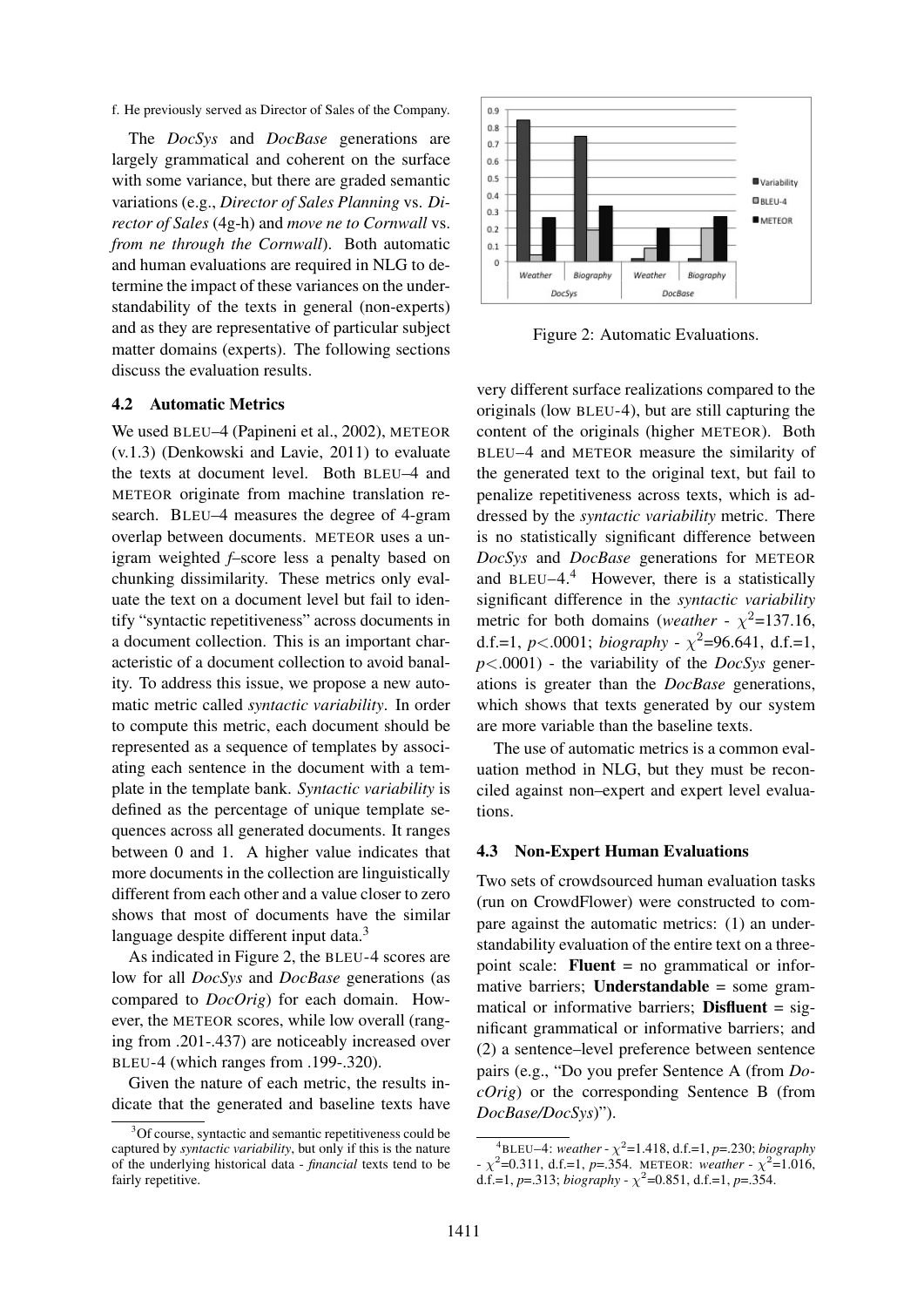Over 100 native English speakers contributed, each one restricted to providing no more than 50 responses and only after they successfully answered 4 "gold data" questions correctly. We also omitted those evaluators with a disproportionately high response rate. No other data was collected on the contributors (although geographic data (country, region, city) and IP addresses were available). For the sentence–level preference task, the pair orderings were randomized to prevent click bias.

For the text–understandability task, 40 documents were chosen at random from the *DocOrig* test set along with the corresponding 40 *Doc-Sys* and *DocBase* generations (240 documents total/120 for each domain). 8 judgments per document were solicited from the crowd (1920 total judgments, 69.51 average agreement) and are summarized in Figures 3 and 4 (*biography* and *weather* respectively).

If the system is performing well and the ranking model is actually contributing to increased performance, the accepted trend should be that the *DocOrig* texts are more fluent and preferred compared to both the *DocSys* and *DocBase* systems. However, the differences between *DocOrig* and *DocSys* will not be significant, the differences between *DocOrig* and *DocBase* and *DocSys* and *DocBase* will be significantly different.



Figure 3: Biography Text Evaluations.

Focusing on fluency ratings, it is expected that the *DocOrig* generations will have the highest fluency (as they are human generated). Further, if the *DocSys* is performing well, it is expected that the fluency rating will be less than the *DocOrig* and higher than *DocBase*. Figure 3, which shows the *biography* text evaluations, demonstrates this acceptable distribution of performances.

For the *weather* discourses, as evident from Figure 4, the acceptable trend holds between the

*DocSys* and *DocBase* generations, and the *Doc-Sys* generation fluency is actually slightly higher than *DocOrig*. This is possibly because the *DocOrig* texts are from a particular subject matter weather forecasts for offshore oil rigs in the U.K. - which may be difficult for people in general to understand. Nonetheless, the demonstrated trend is favorable to our system.

In terms of significance, there are no statistically significant differences between the systems for *weather* (*DocOrig vs.*  $DocSys - \chi^2 = 347,$ d.f.=1, *p*=.555; *DocOrig vs. DocBase* -  $\chi^2$ =.090, d.f.=1,  $p$ =.764; *DocSys vs. DocBase* -  $\chi^2$ =.790, d.f.=1, *p*=.373). While this is a good result for comparing *DocOrig* and *DocSys* generations, it is not for the other pairs. However, numerically, the trend is in the right direction despite not being able to demonstrate significance. For *biography*, the trend fits nicely both numerically and in terms of statistical significance (*DocOrig vs. DocSys* χ <sup>2</sup>=5.094, d.f.=1, *p*=.024; *DocOrig vs. DocBase* χ <sup>2</sup>=35.171, d.f.=1, *p*<.0001; *DocSys vs. DocBase*  $-\chi^2$ =14.000, d.f.=1, *p*<.0001).



Figure 4: Weather Text Evaluations.

For the sentence preference task, equivalent sentences across the 120 documents were chosen at random (80 sentences from *biography* and 74 sentences from *weather*). 8 judgments per comparison were solicited from the crowd (3758 total judgments, 75.87 average agreement) and are summarized in Figures 5 and 6 (*biography* and *weather*, respectively).

Similar to the text–understandability task, an acceptable performance pattern should include the *DocOrig* texts being preferred to both *DocSys* and *DocBase* generations and the *DocSys* generation preferred to the *DocBase*. The closer the *Doc-Sys* generation is to the *DocOrig*, the better *Doc-Sys* is performing. The *biography* domain illus-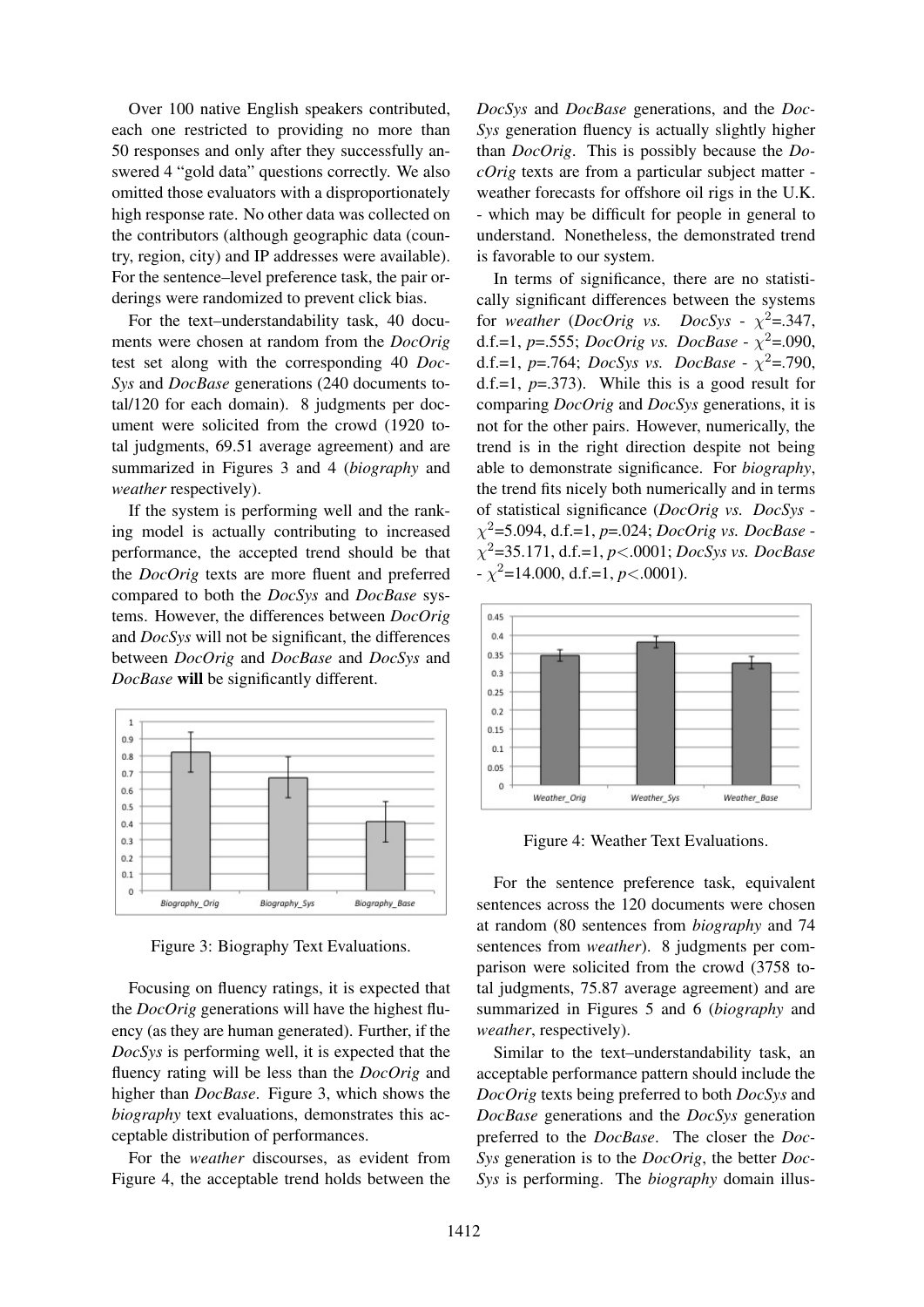

Figure 5: Biography Sentence Evaluations.

trates this scenario (Figure 5) where the results are similar to the text-understandability experiments. In contrast, for *weather* domain, sentences from *DocBase* system were preferred to our system's (Figure 6). We looked at the cases where the preferences were in favor of *DocBase*. It appears that because of high *syntactic variability*, our system can produce quite complex sentences where as the non-experts seem to prefer shorter and simpler sentences because of the complexity of the text.

In terms of significance, there are no statistically significant differences between the systems for *weather* (*DocOrig vs. DocSys* -  $\chi^2$ =6.48, d.f.=1,  $p$ =.011; *DocOrig vs. DocBase* -  $\chi^2$ =.720, d.f.=1,  $p$ =.396; *DocSys vs. DocBase* -  $\chi^2$ =.720, d.f.=1, *p*=.396). The trend is different compared to the fluency metric above in that the *DocBase* system is outperforming the *DocOrig* generations to an almost statistically significant difference - the remaining comparisons follow the trend. We believe that this is for similar reasons stated above - i.e., the generation may be a more digestible version of a technical document. More problematic is the results of the *biography* evaluations. Here there is a statistically significant difference between the *DocSys* and *DocOrig* and no statistically significant difference between the *Doc-Sys* and *DocBase* generations (*DocOrig vs. Doc-Sys* - χ <sup>2</sup>=76.880, d.f.=1, *p*<.0001; *DocOrig vs. DocBase* - χ <sup>2</sup>=38.720, d.f.=1, *p*<.0001; *DocSys vs. DocBase* -  $\chi^2$ =.720, d.f.=1, *p*=.396). Again, this distribution of preferences is numerically similar to the trend we would like to see, but the statistical significance indicates that there is some ground to make up. Expert evaluations are potentially informative for identifying specific shortcomings and how best to address them.



Figure 6: Weather Sentence Evaluations.

### 4.4 Expert Human Evaluations

We performed expert evaluations for the *biography* domain only as we do not have access to weather experts. The four *biography* reviewers are journalists who write short biographies for news archives.

For the *biography* domain, evaluations of the texts were largely similar to the evaluations of the non-expert crowd (76.22 average agreement for the sentence–preference task and 72.95 for the text–understandability task). For example, the disfluent ratings were highest for the *DocBase* generations and lowest for the *DocOrig* generations. Also, the fluent ratings were highest for the *DocOrig* generations, and while the combined fluent and understandable are higher for *DocSys* as compared to *DocBase*, the *DocBase* generations had a 10% higher fluent score (58.22%) as compared to the *DocSys* fluent score (47.97%). Based on notes from the reviewers, the succinctness of the the *DocBase* generations are preferred in some ways as they are in keeping with certain editorial standards. This is further reflected in the sentence preferences being 70% in favor of the *DocBase* generations as compared to the *DocSys* generations (all other sentence comparisons were consistent with the non-expert crowd).

These expert evaluations provide much needed clarity to the NLG process. Overall, our system is generating clearly acceptable texts. Further, there are enough parameters inherent in the system to tune to different domain expectations. This is an encouraging result considering that no experts were involved in the development of the system a key contrast to many other existing (especially rule-based) NLG systems.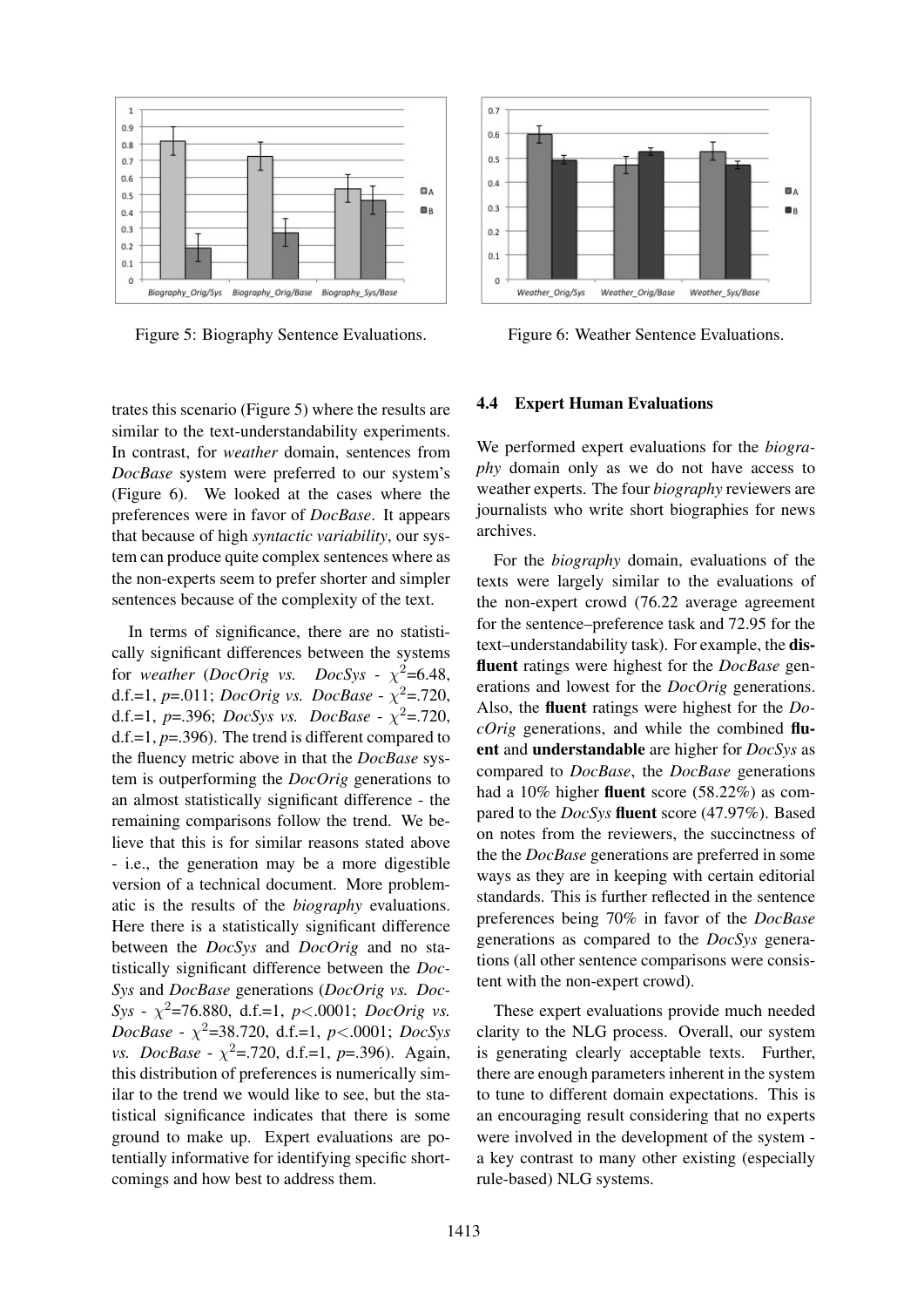## 5 Conclusions and Future Work

We have presented a hybrid (template-based and statistical), single–staged NLG system that generates natural sounding texts and is domain– adaptable. Our experiments with both experts and non–experts demonstrate that the system-generated texts are comparable to human– authored texts. The development time to adapt our system to new domains is small compared to other NLG systems; around a week to adapt the system to *weather* and *biography* domains. Most of the development time was spent on creating the domain-specific entity taggers for the *weather* domain. The development time would be reduced to hours if the historical data for a domain is readily available with the corresponding input data.

The main limitation of our system is that it requires significant historical data. Our system does consolidate many traditional components (macroand micro-planning, lexical choice and aggregation), $5$  but the system cannot be applied to the domains with no historical data. The quality and the linguistic variability of the generated text is directly proportional to the amount of historical data available.

We also presented a new automatic metric to evaluate generated texts at document collection level to identify boilerplate texts. This metric computes "syntactic repetitiveness" by counting the number of unique template sequences across the given document collection.

Future work will focus on extending our framework by adding additional features to the model that could improve the quality of the generated text. For example, most NLG pipelines have a separate component responsible for referring expression generation (Krahmer and van Deemter, 2012). While we address the associated concern of data consumption in Section 3.5, we currently do not have any features that would handle referring expression generation. We believe that this is possible by identifying referring expressions in templates and adding features to the model to give higher scores to the templates having relevant referring expressions. We also would like to investigate using all the top-scored templates instead of the highest-scoring template. This would help achieve better syntactic-variability scores by producing more natural-sounding texts.

### Acknowledgments

This research is made possible by Thomson Reuters Global Resources (TRGR) with particular thanks to Peter Pircher, Jaclyn Sprtel and Ben Hachey for significant support. Thank you also to Khalid Al-Kofahi for encouragment, Leszek Michalak and Andrew Lipstein for expert evaluations and three anonymous reviewers for constructive feedback.

## References

- Gabor Angeli, Percy Liang, and Dan Klein. 2012. A simple domain-independent probabilistic approach to generation. In *Proceedings of the 2010 Conference on Empirical Methods for Natural Language Processing (EMNLP 2010)*, pages 502–512.
- Regina Barzilay and Mirella Lapata. 2005. Collective content selection for concept-to-text generation. In *Proceedings of the 2005 Conference on Empirical Methods for Natural Language Processing (EMNLP 2005)*, pages 331–338.
- John Bateman and Michael Zock. 2003. Natural language generation. In R. Mitkov, editor, *Oxford Handbook of Computational Linguistics*, Research in Computational Semantics, pages 284–304. Oxford University Press, Oxford.
- Anja Belz and Ehud Reiter. 2006. Comparing automatic and human evaluation of NLG systems. In *Proceedings of the European Association for Computational Linguistics (EACL'06)*, pages 313–320.
- Anja Belz. 2007. Probabilistic generation of weather forecast texts. In *Proceedings of Human Language Technologies 2007: The Annual Conference of the North American Chapter of the Association for Computational Linguistics (NAACL-HLT'07)*, pages 164–171.
- Johan Bos. 2008. Wide-coverage semantic analysis with *Boxer*. In J. Bos and R. Delmonte, editors, *Semantics in Text Processing. STEP 2008 Conference Proceedings*, volume 1 of *Research in Computational Semantics*, pages 277–286. College Publications.
- Nadjet Bouayad-Agha, Gerard Casamayor, and Leo Wanner. 2011. Content selection from an ontologybased knowledge base for the generation of football summaries. In *Proceedings of the 13th European Workshop on Natural Language Generation (ENLG)*, pages 72–81.
- Michael Denkowski and Alon Lavie. 2011. Meteor 1.3: Automatic metric for reliable optimization and evaluation of machine translation systems. In *Proceedings of the EMNLP 2011 Workshop on Statistical Machine Translation*, pages 85–91.

 ${}^{5}$ Lexical choice and aggregation are "handled" insofar as their existence in the historical data.